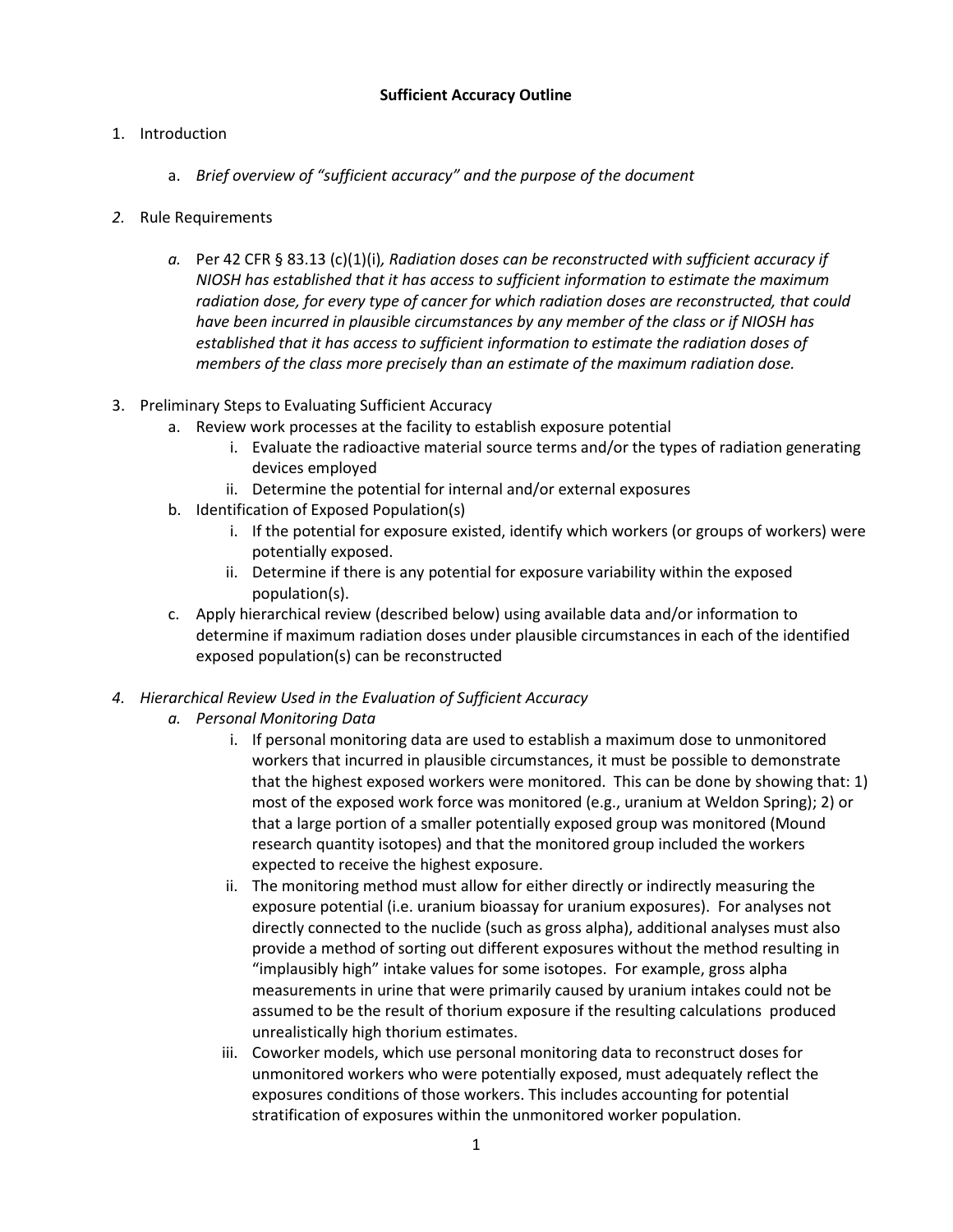- b. Air Monitoring Data (From white paper)
	- i. Air monitoring information has a number of obstacles to overcome to demonstrate that it can be used to establish a maximum dose incurred in plausible circumstances. Not only do the samples collected have to represent the breathing zone during operations, but it also is necessary to understand which workers were exposed and for how long. This is often done in a bounding fashion by assuming all workers were in the highest airborne activity area 100% of the time. This practice can, however, lead to unrealistically high intake estimates. An example would be the decision made at Linde Ceramics that office workers' exposures could not be reconstructed by assuming continuous exposure to the high level air sample levels associated with decommissioning and decontamination activities.
- c. Source Term Data (From white paper)
	- i. Source term data can take many forms depending on its use. It can be used as a starting point for the use of surrogate data or as input to an exposure model.
	- ii. Model
		- 1. Like air monitoring data, models must overcome the problem of producing unrealistically high estimates. The reason that models often provide unrealistic estimates is the tendency to conservatively estimate every parameter. By including conservatively high estimates of parameters such as building ventilation rate or respirable particle fractions, models can easily produce implausibly high exposure estimates.
		- 2. Besides the source term data necessary for a model, a number of assumptions are usually necessary and each of them must have an adequate basis to be scientifically defensible.
	- iii. Surrogate Data
		- 1. To justify the use of surrogate data source term data is necessary. Also, the operations, engineering and administrative controls, material quantities must be similar. Again bounding data may be applied at times but this can cause unrealistically high values. The conditions required for the use of surrogate data are discussed in OCAS-IG-004.
- 5. Consideration of the Exposure Potential (added based on work group discussion)
	- i. When dealing with exposures that produce low doses, there can be an allowance for greater uncertainty in application of upper bound estimates.
	- ii. This is often applicable in the reconstruction of doses during residual contamination periods where the potential exposures are due to resuspension of radioactivity deposited on surfaces or in most cases from environmental doses.
- 6. References

## Appendix A - Past Precedence

a. Identify how has "Sufficient Accuracy" been dealt with to date by describing the characteristics of previously evaluated SEC cases. This would be something similar to the table included at the